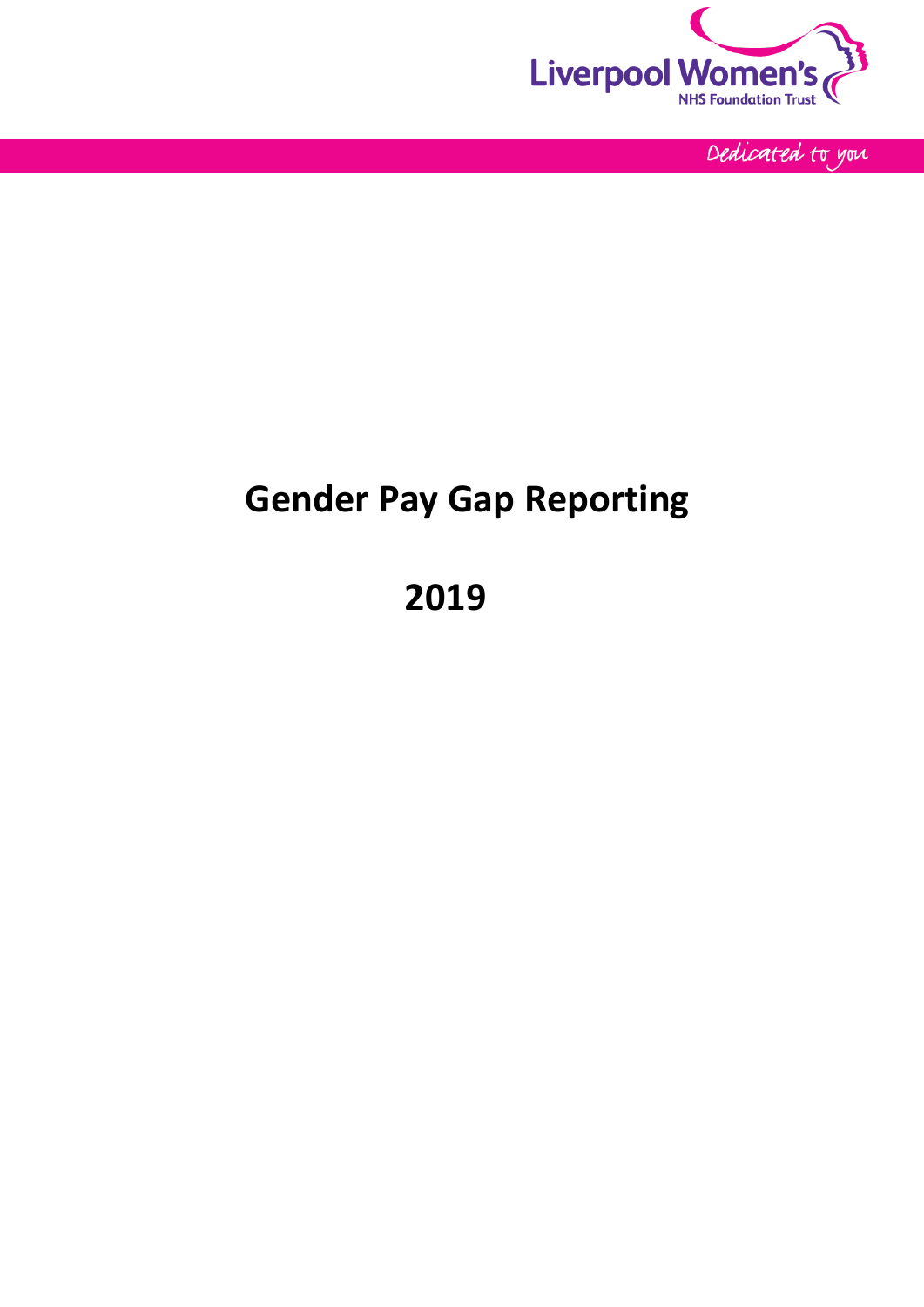### **Introduction**

[Gender pay gap reporting regulations](https://www.gov.uk/government/news/gender-pay-gap-reporting) require UK employers in the public sector with 250+ employees to disclose workforce details in relation to their gender pay gap based on a single date each year, namely 31 March. As such, the gender pay gap report gives a snapshot of the gender balance within an organisation. It measures the difference between the average earnings of all male and female employees, irrespective of their role and/or seniority.

How is this different from the requirement for equal pay?

The gender pay gap is often confused with equal pay. However, whilst both deal with the disparity of pay that women receive in the workplace compared to men, they tackle two different issues:

- 1. Equal pay means that men and women must be paid the same for carrying out work of equal value for the same employer, as set out in the Equality Act 2010
- 2. The gender pay gap gives a snapshot of the gender balance within a hierarchy at a specific point in time. It measures the difference between the average earnings of all men and women across an organisation or the labour market, irrespective of their role and/or seniority. It is expressed as a percentage of men's average earnings

When undertaking gender pay gap analysis, it is important to note that it is possible to pay men and women the same rates for jobs of equal value and for a pay gap to remain; this reflects that more men hold senior/highly paid roles.

### **The National Position**

The mandatory reporting of gender pay gap information was introduced in 2017 and since this time, it has been reported that the gap fell between 2017/2018 to stand at 8.6% for full-time employees. The overall gap amongst employees is higher at 17.9%; this is attributed to a higher number of women taking part-time roles that are on average, lower paid (Office of National Statistics, 2018).

To add further context, the World Economic Forum (WEF) has predicted that it could take 202 years to close the gap.

#### **The Gender Pay Gap Indicators**

The legislation requires an employer to publish six calculations:

- Average gender pay gap as a mean average
- Average gender pay gap as a median average
- Average bonus gender pay gap as a mean average
- Average bonus gender pay gap as a median average
- Proportion of males receiving a bonus payment and potation of females receiving a bonus payment
- Proportion or males and females divided into four groups ordered from lowest to highest pay

To note, bonus pay elements are awarded as a result of recognition of excellent practice over and above contractual requirements.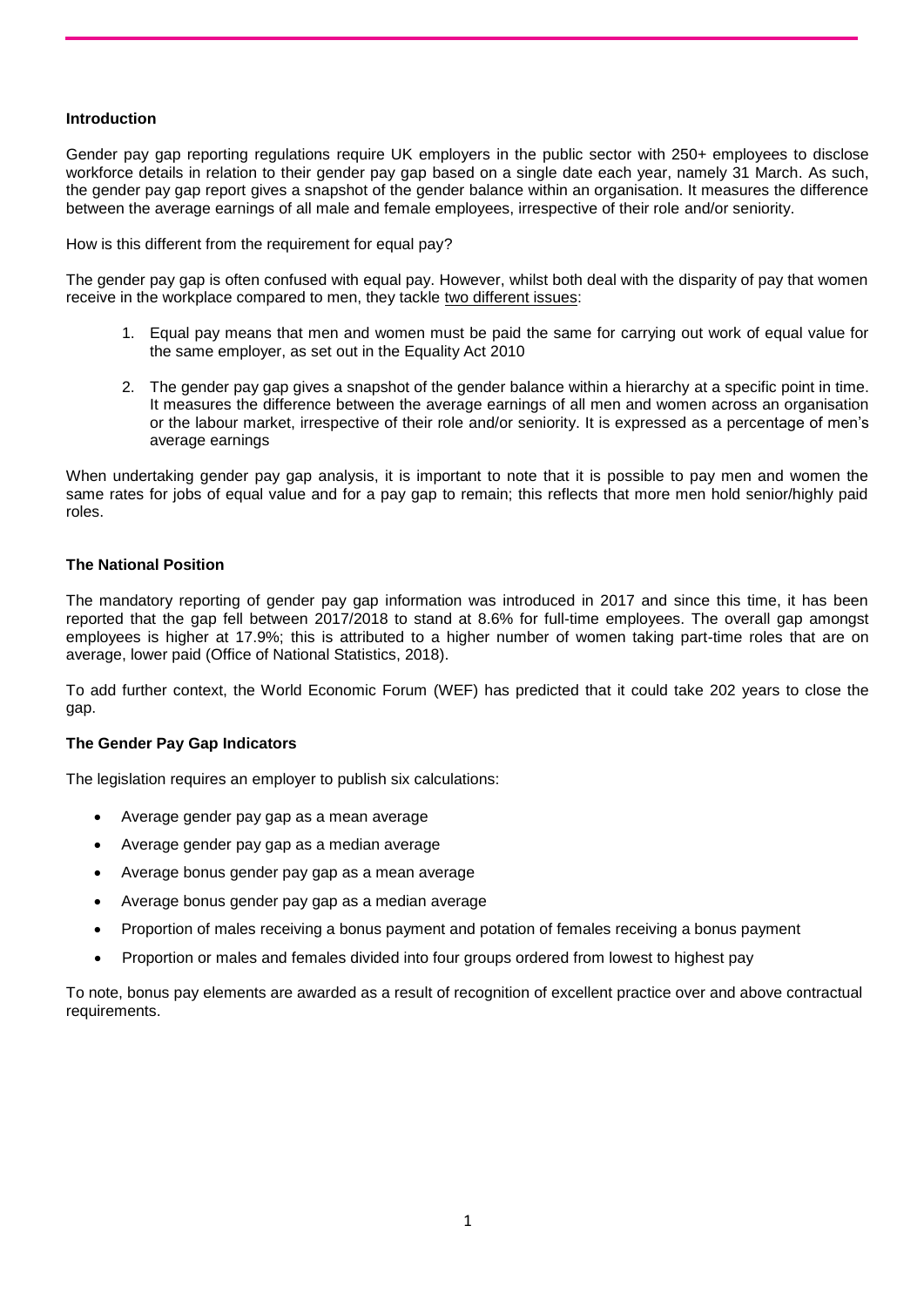## **Liverpool Women's NHS Foundation Trust Gender Split**





### **Key Points:**

- Liverpool Women's NHS Foundation Trust is currently made up of 89% Women and 11% Men.
- The gender split is in part attributable to the services provided at the Trust (Obstetrics, Gynecology and Fertility Services) however, is also representative of the overall gender split in the NHS which reports 77% of the workforce as female.
- The Trust has 662 Nursing and Midwifery Registered staff of which 46% are Midwives; this is a reduction of 66 to the previous year.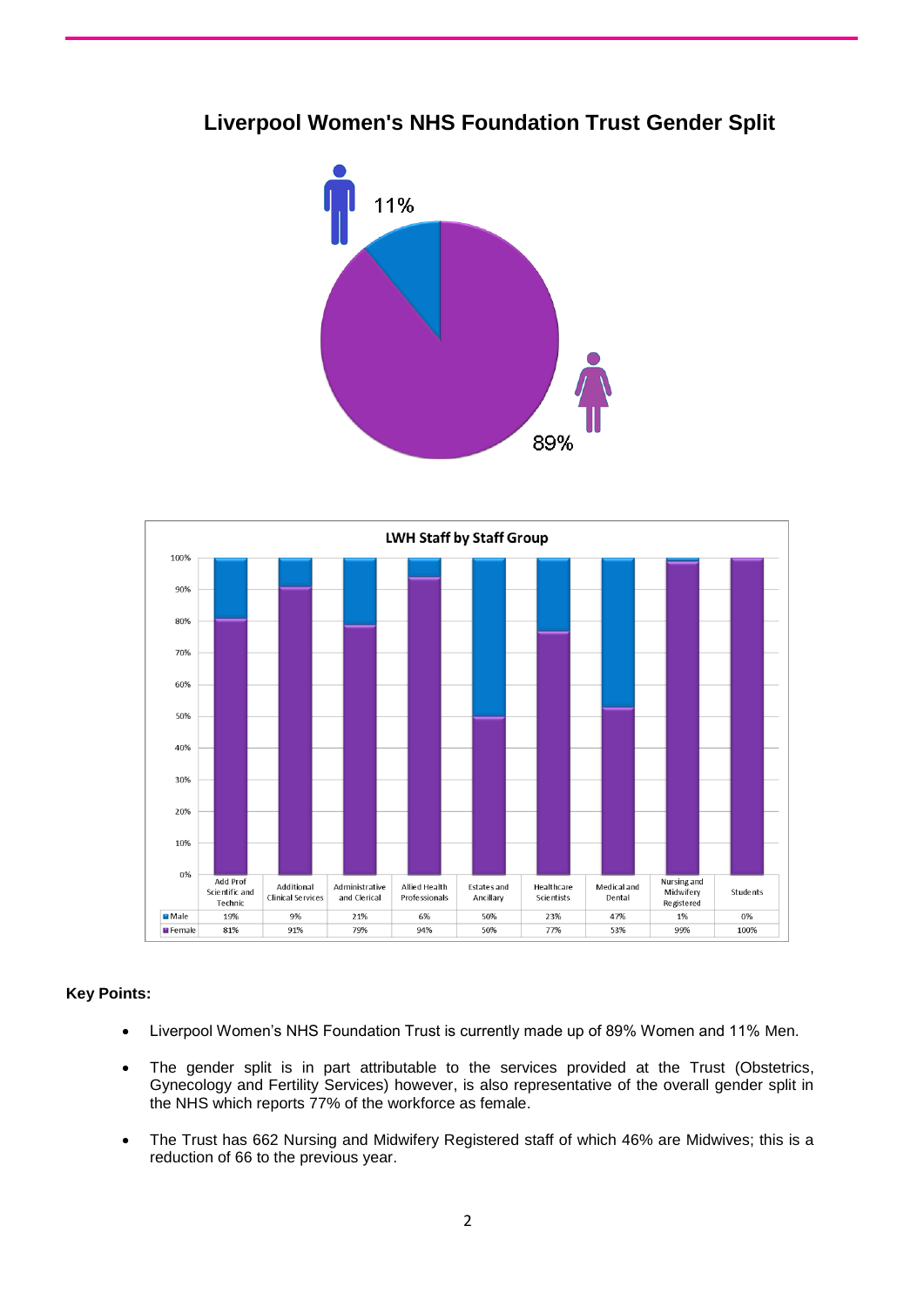## **Average Hourly Rates**

| Gender            | Avg. Hourly<br>Rate | <b>Median Hourly</b><br>Rate |  |
|-------------------|---------------------|------------------------------|--|
| <b>Male</b>       | £22.73              | £18.05                       |  |
| <b>Female</b>     | £16.68              | £15.71                       |  |
| <b>Difference</b> | £6.05               | £2.34                        |  |

Average Hourly Rate of Gender Pay as a Mean Average

26.61% Mean Gender Pay Gap

Average Hourly Rate of Gender Pay as a Median Average

## 12.98% Median Gender Pay <u> 11111111111111</u>

### **Key Points:**

- The average hourly rate is calculated for each employee based on 'ordinary pay' which includes basic pay, allowances and shift premium pay
- The average median rate is calculated by selecting the average hourly rate at the mid-point for each gender group
- The percentage variance for the average hourly rate of pay is 26.61%; this is a 4.43% reduction to the previous reported figure. This calculation is based on the average hourly rate of female staff compared to male staff; because the average is calculated over different numbers of staff (there are 8 times more female staff), some variance is to be expected
- The percentage variance for the median hourly rate of pay is 12.98%; this figure remains largely static to the previous reported figure (13.24%). This calculation is based on the average hourly rate at the mid-point for each gender group; it does not account for any concentration of high/low earners at either end of the pay scale. Further, when looking at the variance some consideration will need to be given to the variety of roles within the Trust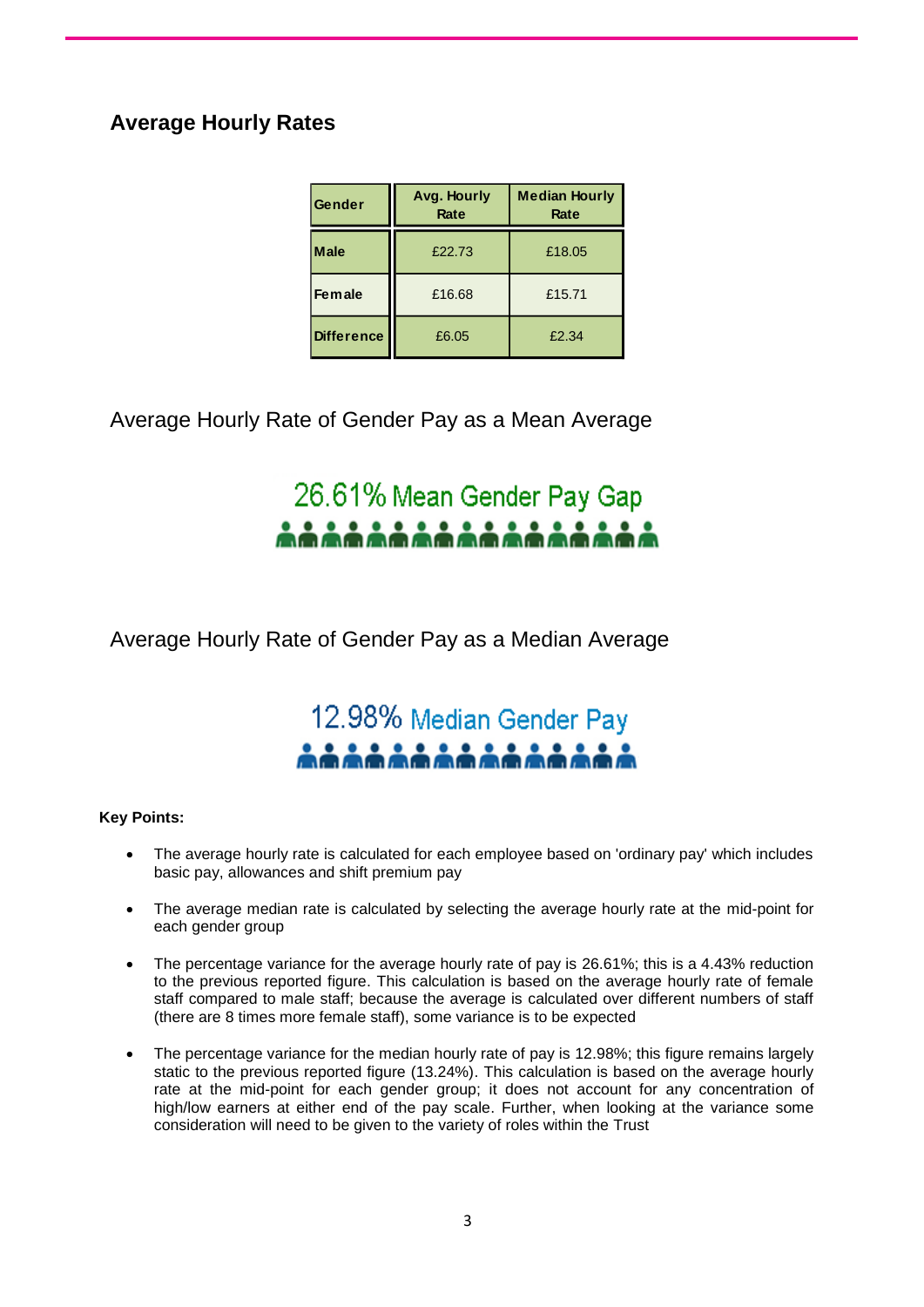## **Average Bonus Rates**

| Gender            | <b>Median Bonus</b><br>Avg. Bonus<br>Pay<br>Pay |          |
|-------------------|-------------------------------------------------|----------|
| <b>Male</b>       | 11,928.97                                       | 9,040.50 |
| <b>Female</b>     | 9,063.03                                        | 2,513.35 |
| <b>Difference</b> | 2,865.94                                        | 6,527.15 |

Average bonus gender pay gap as a mean average



Average bonus gender pay gap as a median average



Proportion of males & females receiving a bonus payment

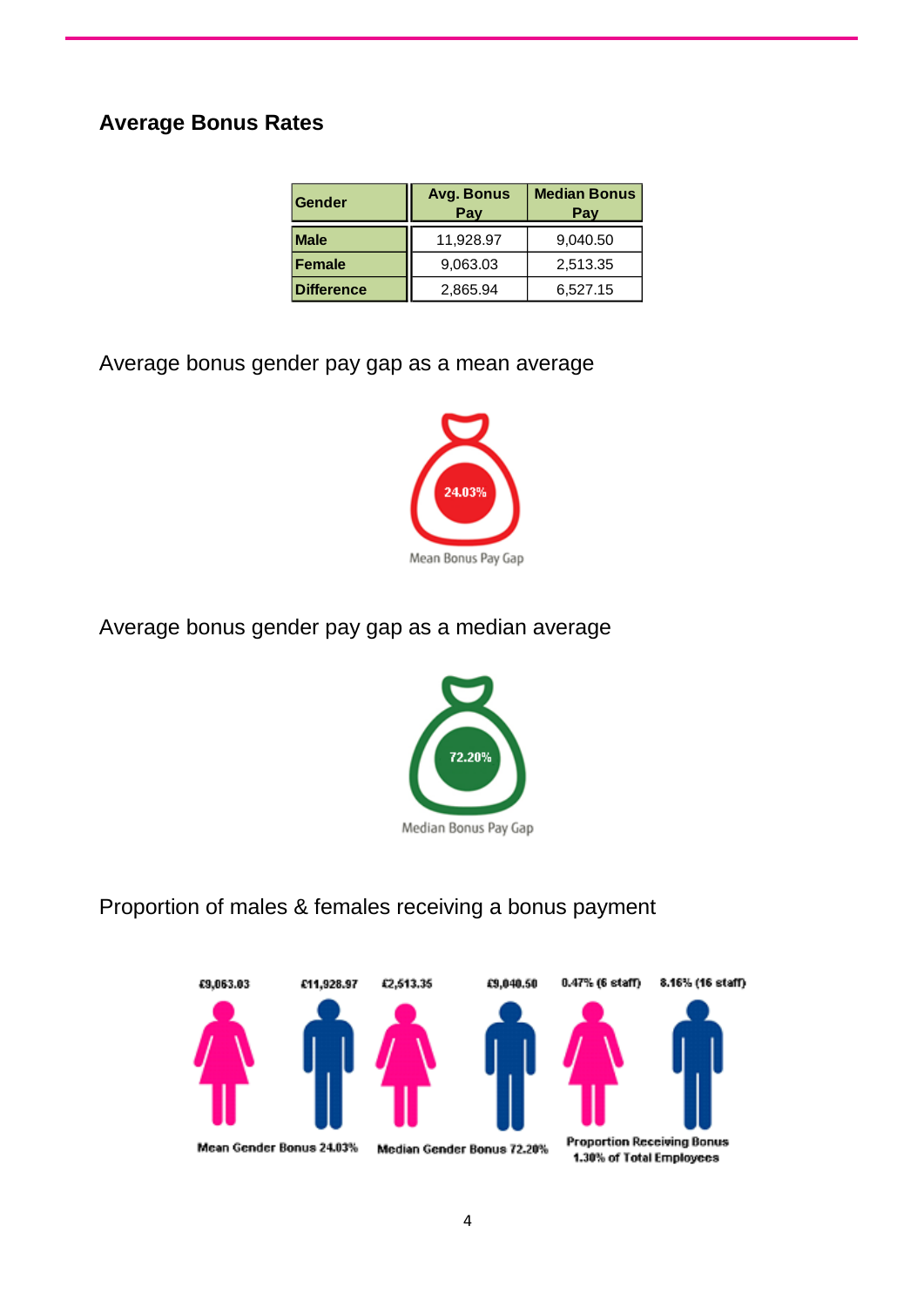### **Key Points:**

- This calculation expresses the number of staff receiving bonus pay as a percentage of the total number of staff in each gender group
- As with the median hourly rate of pay, this is based on the mid-point of all staff receiving bonus pay
- As an NHS organisation the only pay elements we have that fall under the bonus pay criteria are Clinical Excellence Awards (CEA) which are only applicable to certain groups of medical staff (consultants) in recognition of excellent practice over and above contractual requirements. This is a performance focussed recognition tool that has no gender bias; it applies to 1.30% of all staff employed
- The difference in average bonus pay is £2,865.94; contrary to the details in the last Trust gender pay gap report, male consultant bonus payments outweighed their female colleagues when reviewing the current snapshot date
- The difference in the median bonus rate of pay is £6,527.15 which as per the average payments made, male consultants received more in payments than their female colleagues

### Proportion of males and females divided into four groups ordered from lowest to highest pay

| <b>Group</b>  | Lower  | <b>Lower Middle</b> | <b>Upper Middle</b> | <b>Upper</b> |
|---------------|--------|---------------------|---------------------|--------------|
| <b>Male</b>   | 13.10% | 6.93%               | 18.40%              | 9.09%        |
| <b>Female</b> | 86.90% | 93.07%              | 81.60%              | 0.27%        |

### **Key Points:**

- In order to create the quartile information all staff are sorted by their hourly rate of pay, this list is then split into 4 equal parts
- When reviewing the quartile information it is important to take into account the types of roles available within the organisation and the different gender splits that occur within specific roles.
- The highest variances for the quartiles when compared to the overall trust value are in the middle quartiles.
- There is a higher proportion of female staff in the upper middle quartile; included in this quartile are Nursing and Midwifery Registered staff groups that have a higher proportion of female staff, this is reflected in the calculation.
- The upper quartile has a higher proportion of female staff therefore; the variance in this quartile is mainly due to significantly different gender splits in medical staffing and managerial roles in the Trust; this is countered by a greater proportion of female staff in the Scientific and Nursing staff groups.